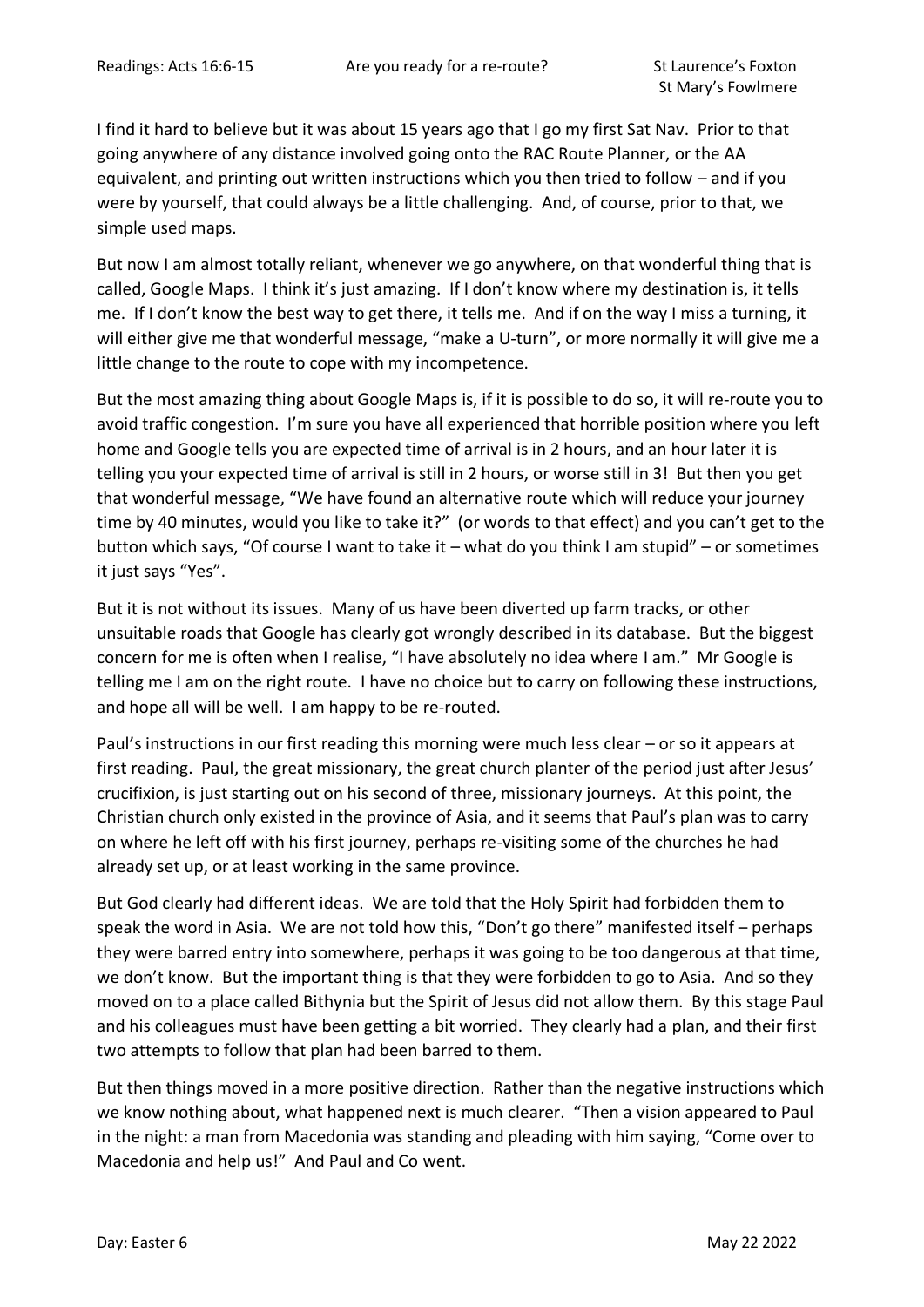Paul clearly knew that the Holy Spirit, this helper that God sent to us after the death and resurrection of his son Jesus, had taken his plans for the second missionary journey – and had re-routed them. Many of us during our lives have had similar experiences where, what we thought we were going to be doing, got somewhat changed. Perhaps it was a job we were doing, and then we just felt the need to change that job and do something very different. Perhaps we were associating with some people who we thought were having a good influence on our lives, but God knew differently. Or perhaps God would send us somewhere which would end up having a very significantly positive impact on our lives. Our lives are susceptible to change at any time, but how do we know that it is the Holy Spirit that it is driving us in a different direction, or perhaps it is just a personal whim, or worse, it is the work of the devil trying to stop us doing what God wants us to do? I suggest there are 4 things that we need to consider when trying to answer that question, or more generally, how do you pursue the calling that God is having on your life.? And our reading will help us to explain this.

- 1. Direction. You are going to need a sense of direction as you explore God's calling on your life. If in your bibles at home, or you can find these on the internet, you look at a map of Paul's second missionary journey, the first part looks very winding and crooked. It's almost as if Google Maps is re-routing them to avoid traffic, but of course it's not Google Maps, it's the Holy Spirit, as they aim for the first city and the Spirit says No, and then they aim for the second city and the Spirit says No, and they end up in Troas which was a place they never had any intention of going to. But that is where God wanted them to be. How do we know? Well, Paul had a vision telling them to go to Macedonia, which required a ship – and what was Troas - a port, the other side of the water from Macedonia. So that all made sense. But there is a second point to come from this part of the story – a No, or even two No's in this case, from God is always followed by a redirect to something better. What we don't know when we accept the No's is what the something better will be. The question we have to ask ourselves is will we be able to trust God if the destination and the direction is not what we expected?
- 2. Vision. After a series of No's they got an actual vision. The fact that the vision is a man from Macedonia is important – because going to Macedonia was the first step towards bringing Christianity into Europe. Paul's vision was small – he was looking at cities. God's was much larger – he was looking at continents. As big as you and I dream, God will dream bigger. In Ephesians chapter 3 verse 20 we read, "Now to him who by the power at work with us is able to accomplish abundantly far more than all can imagine, to him be glory in the church and in Christ Jesus to all generations". We need God's vision: his dreams are bigger, his timing is better, his strategy is perfect.
- 3. Prayer. When it comes to understanding what God is calling us to, and what He is not, prayer is the key. Whilst we have no evidence of it in this reading, we know from Paul's writings that he was a great man of prayer, and it was only through prayer that Paul would have known that the re-routing of his journey was from the Holy Spirit. But how do we know that Paul having this vision, and them being in a port city, was not just a coincidence? Well, for this we have to trust people's experiences. What can appear to be coincidences are in fact God incidences – things that God has made happen. And how do we know this? The evangelist Reinhard Bonnke (pronounced bonk) said this, "Are